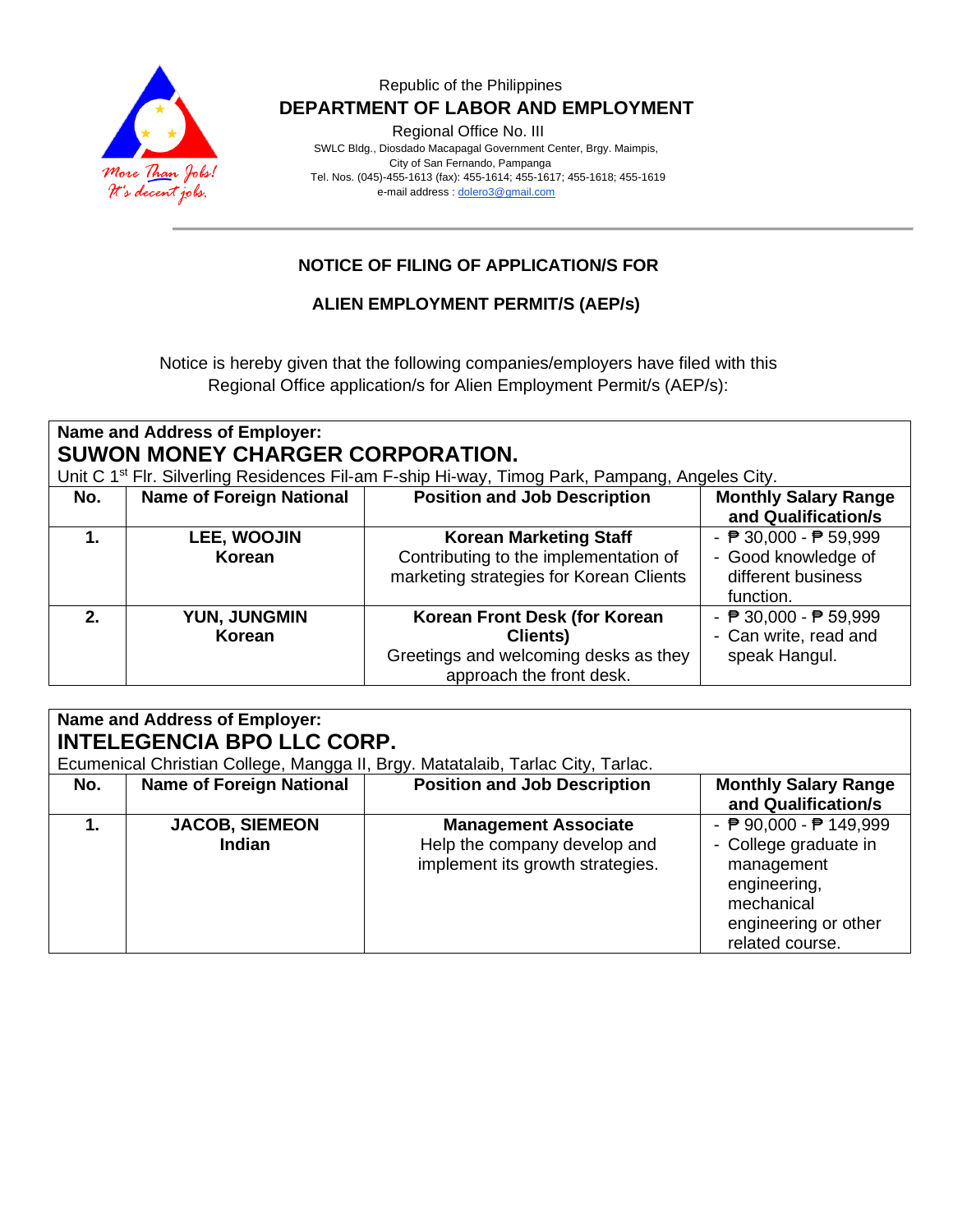

# Republic of the Philippines  **DEPARTMENT OF LABOR AND EMPLOYMENT**

Regional Office No. III

 SWLC Bldg., Diosdado Macapagal Government Center, Brgy. Maimpis, City of San Fernando, Pampanga

Tel. Nos. (045)-455-1613 (fax): 455-1614; 455-1617; 455-1618; 455-1619

e-mail address [: dolero3@gmail.com](mailto:dolero3@gmail.com)

# **Name and Address of Employer: FAC PHILIPPINES – FOREIGN ASSISTANCE CENTER INC.**

2<sup>nd</sup> Floor Bldg. 607 Sampson Road, SBFZ.

| No. | <b>Name of Foreign National</b>      | <b>Position and Job Description</b>                                            | <b>Monthly Salary Range</b><br>and Qualification/s                                |
|-----|--------------------------------------|--------------------------------------------------------------------------------|-----------------------------------------------------------------------------------|
|     | <b>KESHISHIAN, SHANT</b><br>Lebanese | <b>Director People &amp; Culture</b><br>Team leader for Lebanese telemarketer. | - $\overline{P}$ 60,000 - $\overline{P}$ 89,999<br>- Speaks several<br>languages. |

## **Name and Address of Employer: BONETE INDUSTRIAL MFG. INC.**

Mindanao Ave. Phase II, FAB Maligaya, Mariveles, Bataan.

| No. | <b>Name of Foreign National</b> | <b>Position and Job Description</b>                                                           | <b>Monthly Salary Range</b><br>and Qualification/s                                                                                |
|-----|---------------------------------|-----------------------------------------------------------------------------------------------|-----------------------------------------------------------------------------------------------------------------------------------|
|     | <b>KIM, HYOSIK</b><br>Korean    | <b>Plant Manager</b><br>Organizing and managing day to day<br>activities for plant operation. | - $\overline{P}$ 60,000 - $\overline{P}$ 89,999<br>- College graduate<br>- Preferably with<br>experience in<br>operation manager. |

# **Name and Address of Employer: YUBANTEC PHILIPPINES INC.**

| B2-B, Bldg. B, MCOM, Commercial Office Park, 2 Braveheart St., Subic Bay Gateway Park, Phase I, SBFZ. |                                      |                                                                       |                                                          |
|-------------------------------------------------------------------------------------------------------|--------------------------------------|-----------------------------------------------------------------------|----------------------------------------------------------|
| No.                                                                                                   | <b>Name of Foreign National</b>      | <b>Position and Job Description</b>                                   | <b>Monthly Salary Range</b><br>and Qualification/s       |
|                                                                                                       | <b>CHEN, HUAN-HSING</b><br>Taiwanese | <b>Technical Service Manager</b><br>Sales Development of the company. | - $\overline{P}$ 60,000 - $\overline{P}$ 89,999<br>- N/A |

#### **Name and Address of Employer: SHIDAIKEJI TECHNOLOGY CORPORATION.** Tower 2 Clark Ode Country, C. M. Recto Highway, CFZP. **No. Name of Foreign National Position and Job Description | Monthly Salary Range and Qualification/s 1. YUAN, TING Chinese Mandarin Customer Service Representative** Customer Service Representative - N/A - Both written and spoken Mandarin **2. LAN, XINYUAN Chinese Mandarin Customer Service Representative** Customer Service Representative - N/A - Both written and spoken Mandarin